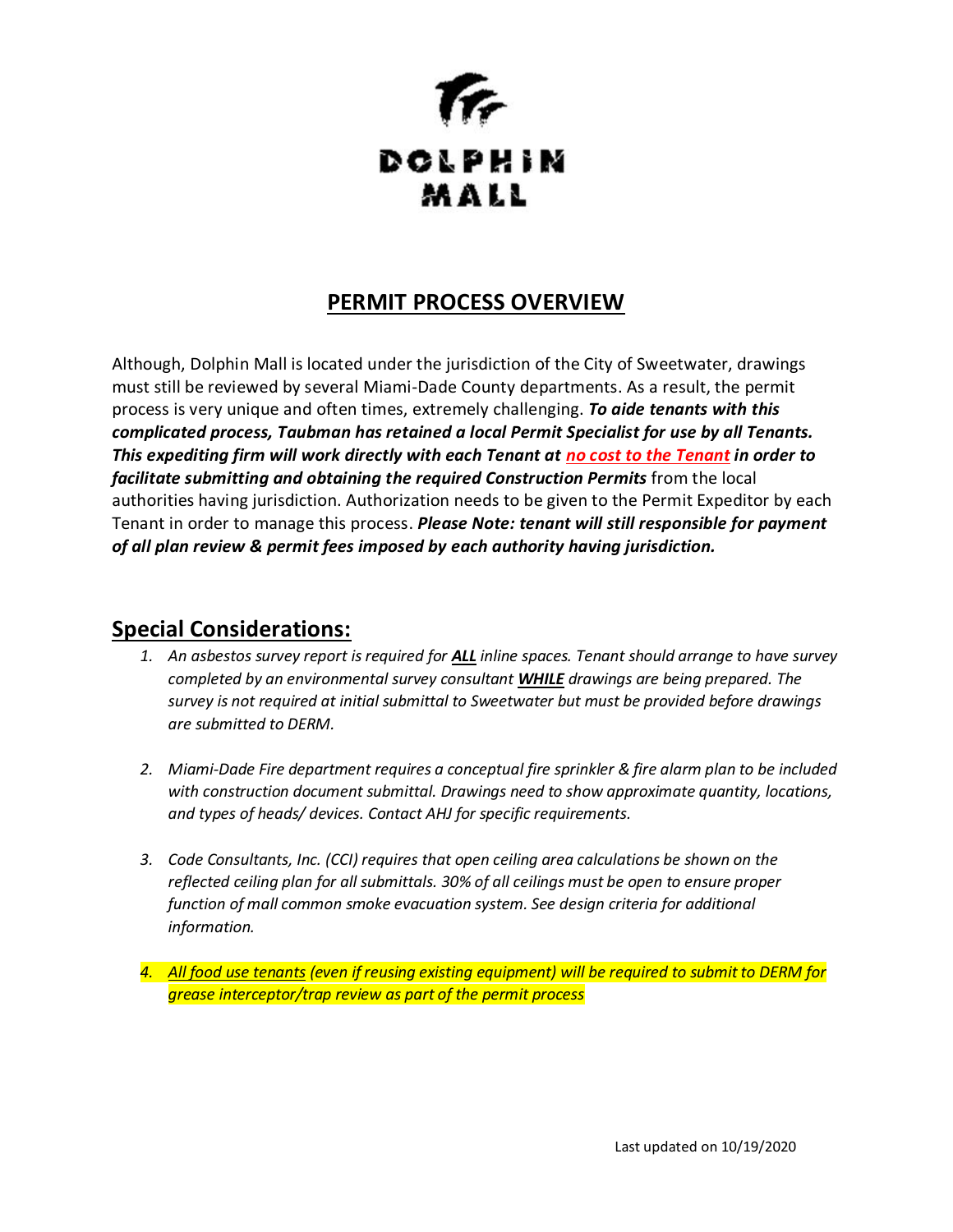# **Overview:**

Drawings must be submitted to the following jurisdictions for review & approval in order to receive your building permit and ultimately commence construction. In all, this process typically takes **4-8 weeks** total for retail tenants and **10-12 weeks** for food use tenants & restaurants.

- City of Sweetwater [\(http://cityofsweetwater.fl.gov/building-zoning.html\)](http://cityofsweetwater.fl.gov/building-zoning.html)
	- o Building
	- o Mechanical
	- o Electrical
	- o Plumbing
	- o Structural
- CCI Life Safety Engineers (Dave Lewis) [davel@codeconsultants.com](mailto:davel@codeconsultants.com)
- Miami-Dade County [\(http://miamidade.gov/wps/portal/Main/home\)](http://miamidade.gov/wps/portal/Main/home)
	- o Fire
	- o Impact Fees
	- o DERM (Dept. of Environmental Management)
	- o WASA (Water & Sewer)

## **Submittal Process:**

*Note: Processes are subject to change. Document is intended for general reference and is only updated on a periodic basis. Tenant shall contact AHJ directly to confirm most current process & requirements.*

#### **Step #1:**

- Drawings are submitted to Code Consultants, Inc. and the City of Sweetwater **CONCURRENTLY**.
	- o City of Sweetwater performs an intake review process which typically takes **1-2 days.**
	- $\circ$  Plans are also submitted to CCI (3<sup>rd</sup> party life safety review). This review typically takes **2-4 weeks**.
		- Once Code Consultant review is complete and any comments have been addressed sufficiently, CCI will issue an approval letter. This approval is **NOT** needed to submit to Miami-Dade County. However, tenant must obtain CCI approval before Miami-Dade issues their final approval.

### **Step #2:**

- Plans then submitted to Miami-Dade county departments (Fire, Impact Fees, DERM & WASA). Typically, this total process takes **2-4 weeks** for retails tenants and **4-8 weeks** for food use tenants.
	- o **NOTE:** The county reviews above are sequential (**NOT CONCURRENT**). Each dept. reviews, then issues comments then routes to the next….etc.